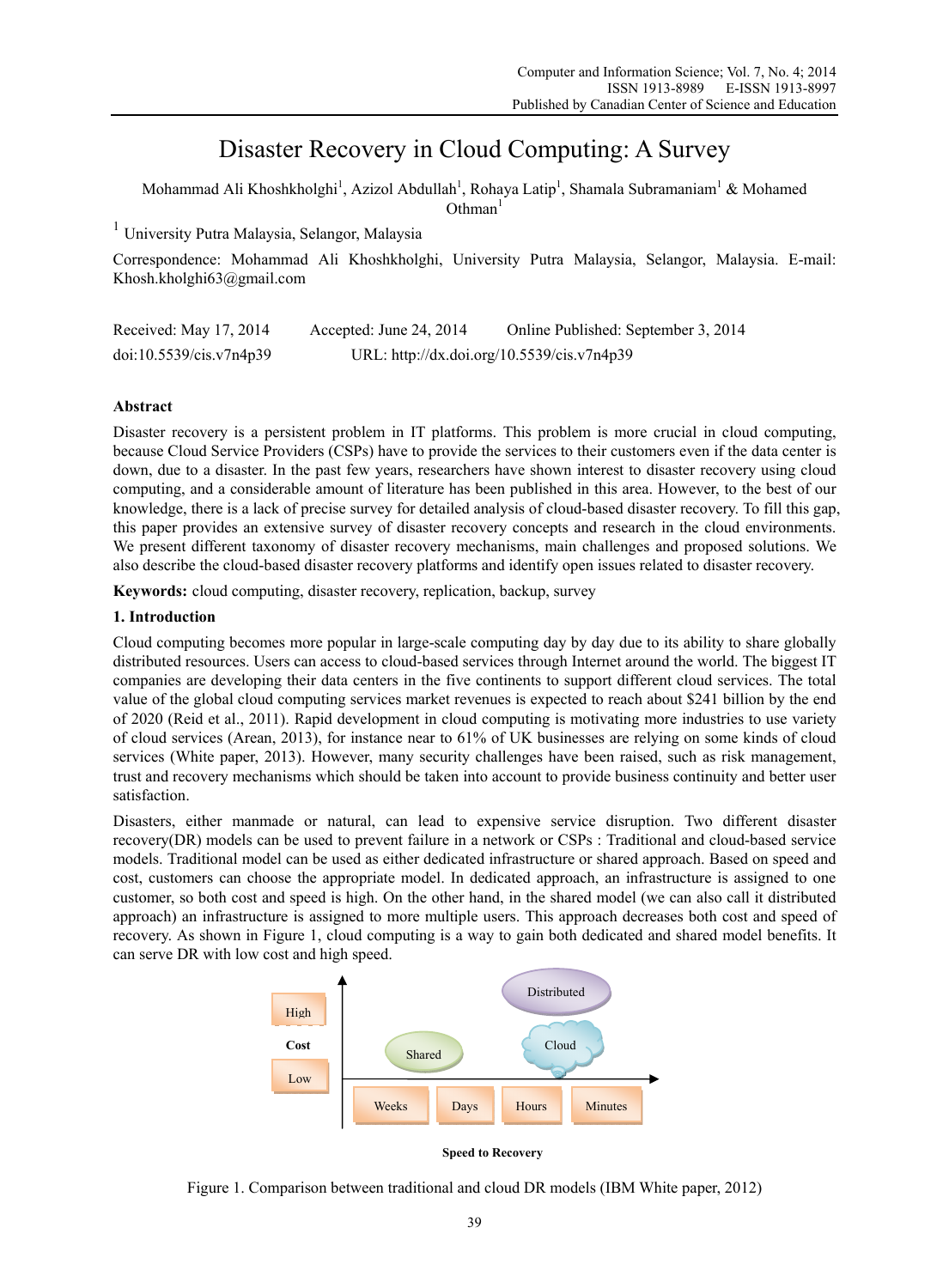Table 1 shows a comparison between these three DR categories in terms of different features. Cloud computing decreases data synchronization between primary and backup site, minimizes different kinds of cost while increases independency between users' infrastructure and their DR systems.

| DR model           | Data            | Independency | <b>Initial Cost</b> | Ongoing | Cost of potential |
|--------------------|-----------------|--------------|---------------------|---------|-------------------|
|                    | synchronization |              |                     | cost    | disasters         |
| <b>Dedicated</b>   | High            | Low          | High                | Depends | High              |
| <b>Distributed</b> | Medium          | High         | Medium              | Depends | High              |
| Cloud              | LOW             | High         | Low                 | Depends | Low               |

|  |  | Table 1. Disaster recovery models (Alhazmi and Malaiya, 2013) |  |
|--|--|---------------------------------------------------------------|--|
|  |  |                                                               |  |

According to IBM research (IBM white paper, 2012), only 50% of disasters in IBM are because of weather and the rest are because of other causes. For instance, such as cut power lines, server hardware failures and security breaches. Hence, DR is not only a mechanism for natural events, but also for all severe disruptions in cloud systems.

Organizations and businesses can use DR services which are served by cloud service providers. Using these services, data protection and service continuity are guaranteed for customers at different levels. Table 2 shows different DR services offered by IBM. In addition, one critical issue in DR mechanisms is that how can cloud providers tolerate disaster to prevent data lost and service disruption of their own data, infrastructure and services. In this paper we investigate both challenges and solutions for DR mechanism in cloud provider's point of view. For enterprises, the main goal of DR is business continuity which means resuming back services online after a disruption. Recovery time objective (RTO) and Recovery Point Objective (RPO) are two important parameters which all the recovery mechanisms try to improve. By minimizing RTO and RPO business continuity can be achieved. RTO is the time duration between disruption till restoration of service, and RPO denotes the amount of data lost after a disaster. Failover delays consist of 5 steps depending on the level of backup (Alhazmi and Malaiya, 2013):

- S1: Hardware setup
- S2: OS initiation time
- S3: Application initiation time

S4: Data/process state restoration time

S5: IP switching time

Therefore, RPO and RTO can be defined as:

$$
RPO \propto \frac{1}{Fb} \tag{1}
$$

Where Fb is Frequency of backup.

$$
TO = fraction of RPO + \sum_{j \text{ min}}^{SS} T_j
$$
 (2)

|  |  | Table 2. IBM different DR service level |
|--|--|-----------------------------------------|
|--|--|-----------------------------------------|

| <b>IBM SmartCloud</b> recovery service<br>level | <b>Recovery time</b> | <b>Description</b>                |
|-------------------------------------------------|----------------------|-----------------------------------|
| Gold                                            | 1 minute             | For mission-critical applications |
| <b>Silver</b>                                   | 30 minutes           | For rapid recovery                |
| <b>Bronze</b>                                   | 6 to 24 hours        | Assisted failover and failback    |

The rest of this paper is organized as follows: In the section 2 cloud computing has been introduced briefly. In the section 3 we discuss cloud-based DR in detail. In section 4 and section 5 we investigate main challenges in DR mechanisms and some proposed solutions, respectively. It is followed by section 6 discussing some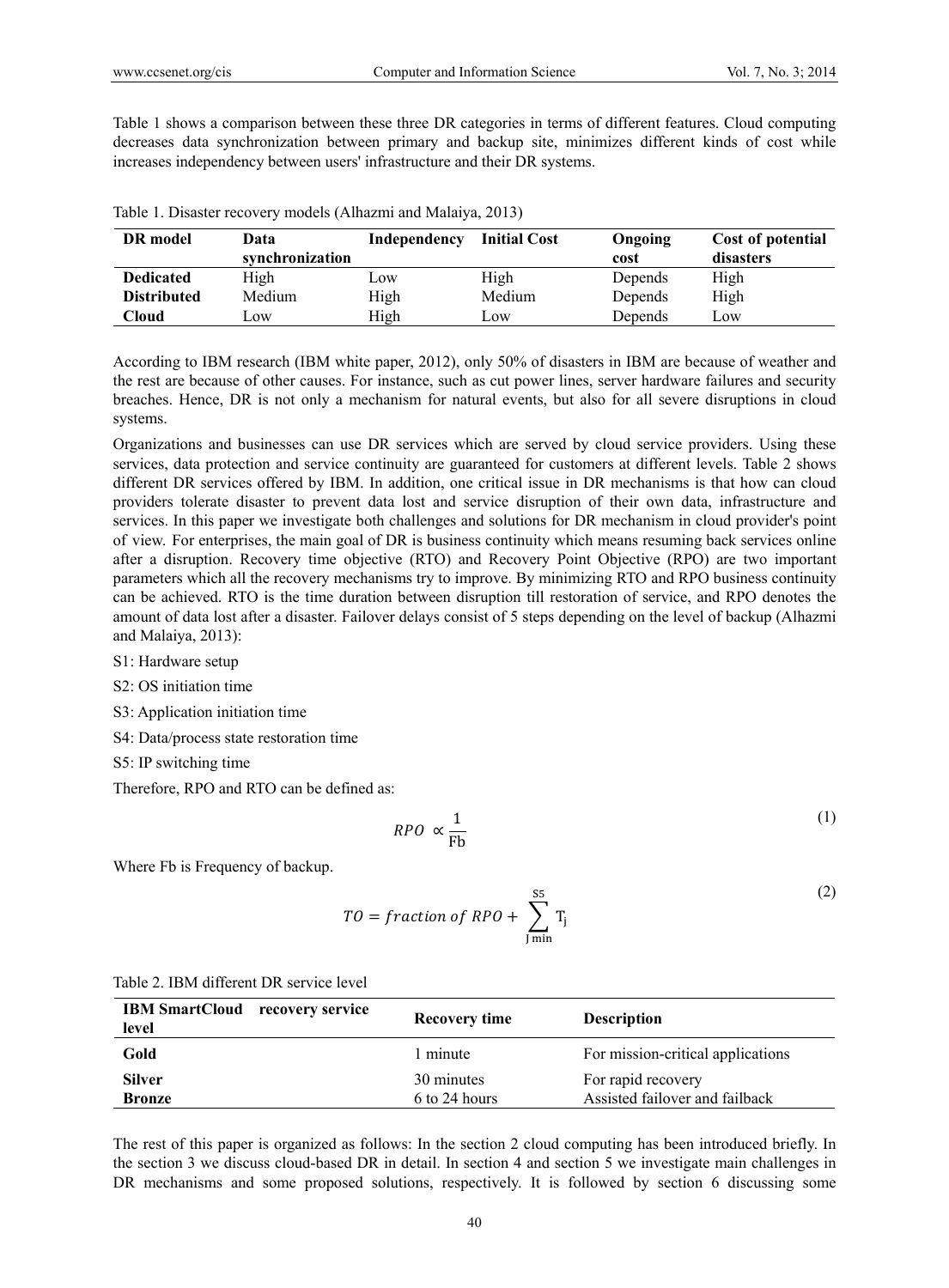cloud-based DR systems will be introduced. In the section 7, the Open issues have been investigated. Finally, the paper ends with the proposed overall DR procedure and conclusion.

# **2. Cloud Computing: A Brief Review**

Cloud computing – a long held dream of computing as a utility – is a promising technique which shifts data and computational services from individual devices to distributed architectures. The content of cloud was initially created to describe sets of complex on-demand services offered by commercial providers (Armbrust et al., 2010; Buyya et al., 2010). Based on the advancement in network topology with high speed bandwidth and Smart phones, people can upload their information using the Internet anytime. Cloud computing denotes Internet-based distributed computing platforms which are highly scalable and flexible. Their features can change the fashion of conventional information processes. Cloud computing allocates IT resources, such as computational power, storage, software, hardware platforms and applications to a wide range of consumers, possessing a wide range of devices.

Cloud providers including -public, private or hybrid clouds- are able to offer seamless on-demand services as a pay-as-you-go model. Therefore, consumers can easily use the services without a need to install or worrying about the underlying infrastructure. So, they can focus on their applications and can scale and retrieve the allocated resources directly by interacting with Cloud Service Providers. Virtualization is the key enabling technology in which cloud computing can change the system's view from a piece of hardware to a dynamic and flexible entity (Salapura., 2012). Cloud-based services can be divided into three levels: Infrastructure as a Service (IaaS), Software as a Service (SaaS) and Platform as a Service (PaaS) (Zhang., 2013).

According to the NIST (Mell., 2011; Liu., 2011), the essential features of cloud can be defined as: On demand self-service, broad network access, resource pooling, rapid elasticity, measured service. Taxonomy, advantages and challenges of cloud computing are shown in the Table 3 (Cloud taxonomy, online).

| <b>Taxonomy</b>   | Infrastructure services: Storage, compute, services management.                                     |
|-------------------|-----------------------------------------------------------------------------------------------------|
|                   | Cloud software: Data, compute, appliances, file storage, cloud management.                          |
|                   | <i>Platform services:</i> Database, business intelligence, Integration, development & testing.      |
|                   | Software services: Billing, financial, legal, sales, Desktop productivity, human resources, content |
|                   | management, backup & recovery, social networks, collaboration.                                      |
| <b>Advantages</b> | Improved business continuity, On demand storage and compute power, lower cost of ownership,         |
|                   | agility, pay as you go model, increased availability, mobility and collaboration.                   |
| <b>Challenges</b> | Security issues, Disaster recovery, Dependency, latency, transparency, performance concerns,        |
|                   | SLA violations.                                                                                     |

#### Table 3. Taxonomy, advantages and challenges of cloud computing

#### **3. Disaster Recovery**

A disaster is an unexpected event in a system lifetime. It can be made by nature (like the tsunami and earthquake), hardware/software failures (e.g. , VMs' failure of Heroku hosted on Amazon EC2 on 2011) or even human (human error or sabotage). It can lead to serious financial loss or even can put human lives at risk (Kashiwazaki., 2012). Hence, between 2% and 4% of IT budget in huge companies is expended for DR every year (Prakash et al., 2012). Cloud-based DR solution is an increasing trend because of its ability to tolerate disasters and to achieve the reliability and availability. It can be even more useful in small and medium enterprises (SMEs), because they do not have much resources as big companies do. As shown in Table 4, Data level, system level and application level are three DR levels which are defined in terms of system requirements.

| <b>DR</b> level          | <b>Description</b>                          |
|--------------------------|---------------------------------------------|
| Data level               | Security of application data                |
| <b>System level</b>      | Reducing recovery time as short as possible |
| <b>Application level</b> | Application continuity                      |

DR mechanisms must have five requirements for an efficient performance (Wood et al., 2010):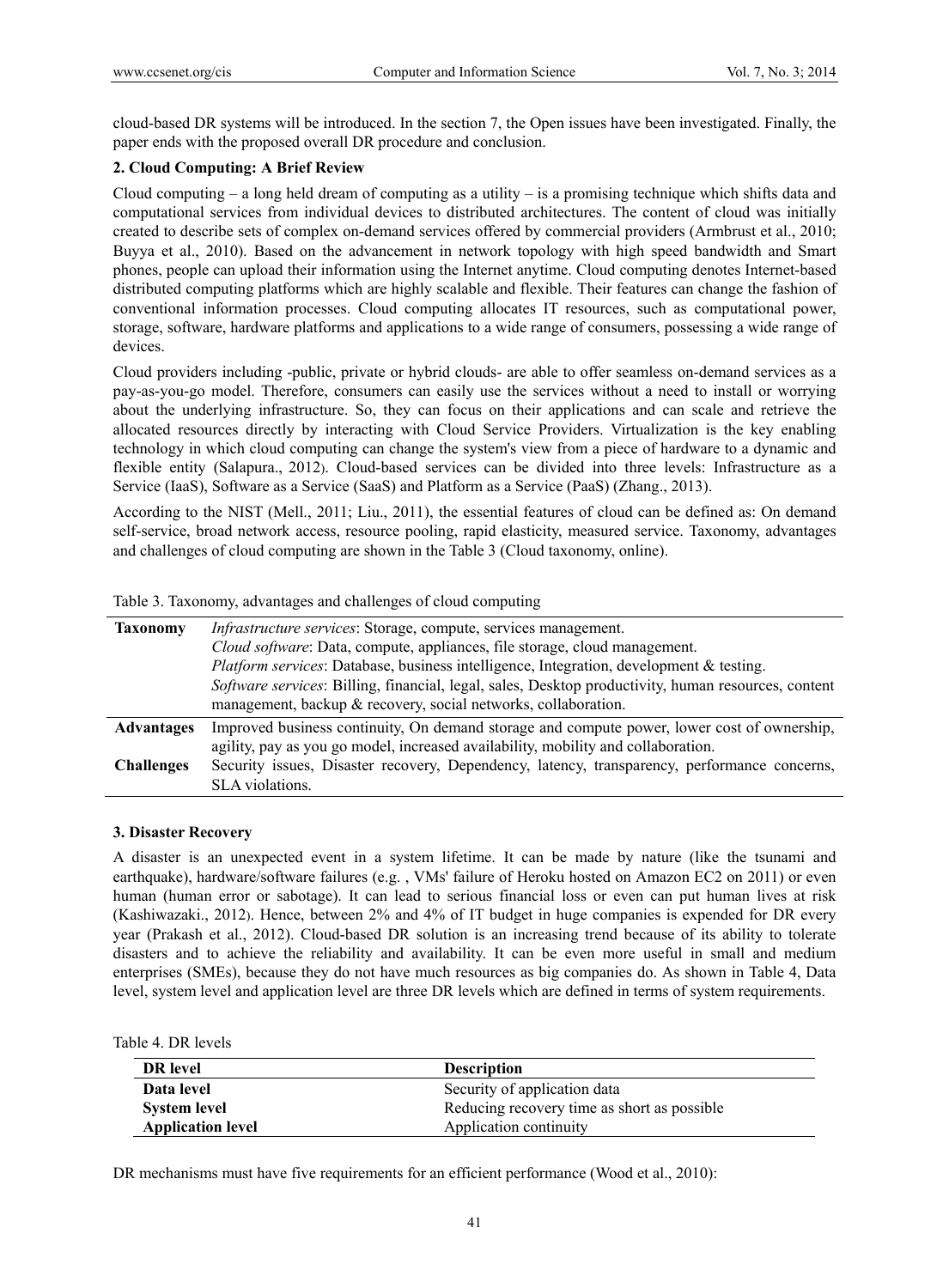- Have to minimize RPO and RTO
- Have a minimal effect on the normal system operation
- Must be geographically separated
- Application must be restored to a consistent state
- Must guarantee privacy and confidentiality

#### *3.1 Disaster Recovery Plan*

There are different DR approaches to develop a recovery plan in cloud system. They are based on the nature of the system. However in the literature, all these approaches are based on redundancy and backup strategies. The redundancy strategy uses separated parallel sites which have the ability to start up the applications after a disaster; whereas backup strategy uses replication technology (Lwin and Thein, 2009). The speed and protection degree of these approaches depend on the level of DR service that is shown in Table 5(Guster and Lee, 2011). In addition, three different types of replication technology are available: 1. Host and VM replication, 2. Database replication, 3. Storage replication.

| Model               | Synchronize<br>time | <b>Recovery time</b>               | <b>Backup characteristics</b>                 | <b>Tolerance support</b> |  |
|---------------------|---------------------|------------------------------------|-----------------------------------------------|--------------------------|--|
| Hot<br>Modified     | Seconds<br>Minutes  | Minutes<br>1 hour                  | Physical mirroring<br>Virtual mirroring       | Very high<br>High        |  |
| Hot<br>Warm<br>Cold | Hours<br>Days       | $1-24$ hours<br>24<br>than<br>More | Limited physical mirroring<br>Off site backup | Moderate<br>Limited      |  |
|                     |                     | hours                              |                                               |                          |  |

#### Table 5. Cloud-based DR models

The objective of disaster recovery planning is to minimize RTO, RPO, cost, and latency by considering system constraints such as CPU, network and storage requirements. So we can say DR recovery planning can be considered as an optimization problem. According to (Nayak et al., 2010), DR plans include two necessary phases:

- Matching Phase: In this phase, all DR solutions have to be matched to the requirements of any data container (a data container means a data set with identical DR requirements)
- Plan composition phase: Selecting an optimal DR solution which can minimize cost with respect to required QoS for each data container.

ENDEAVOUR (Nayak et al., 2010) is a framework for DR planning process. As shown in Figure 2, it consists three modules:

- Input modules: Including DR requirements (such as protection type, RTO, RPO and application latency), Discovery engine (To find configuration information of primary and secondary sites) and knowledge repository (Replication technologies, instructions and composition formula).
- Planning Modules: Including solution generation (Analyzing DR requirements and matching them to replication techniques), Ranking (Sorting DR plans in terms of some attributes like cost, risk and latency (Azagury et al., 2002)) and Global optimization (selecting an optimal DR plan (Jaiswal et al., 2011)).
- Output: The output of ENDEAVOUR is an optimal DR plan for each application with some details like: target resources and devices, replication protocol configuration.

#### **4. Disaster Recovery Challenges**

In this section we investigate some common challenges of DR in cloud environments.

#### *4.1 Dependency*

One of the disadvantages of cloud services is that customers do not have control of the system and their data. Data backup is on premises of service providers as well. This issue makes dependency on CSPs for customers (such as organizations) and also loss of data because of disaster will be a concern for customers. Dependency (Javaraiah, 2011) also creates another challenge which is the selection of a trusted service provider.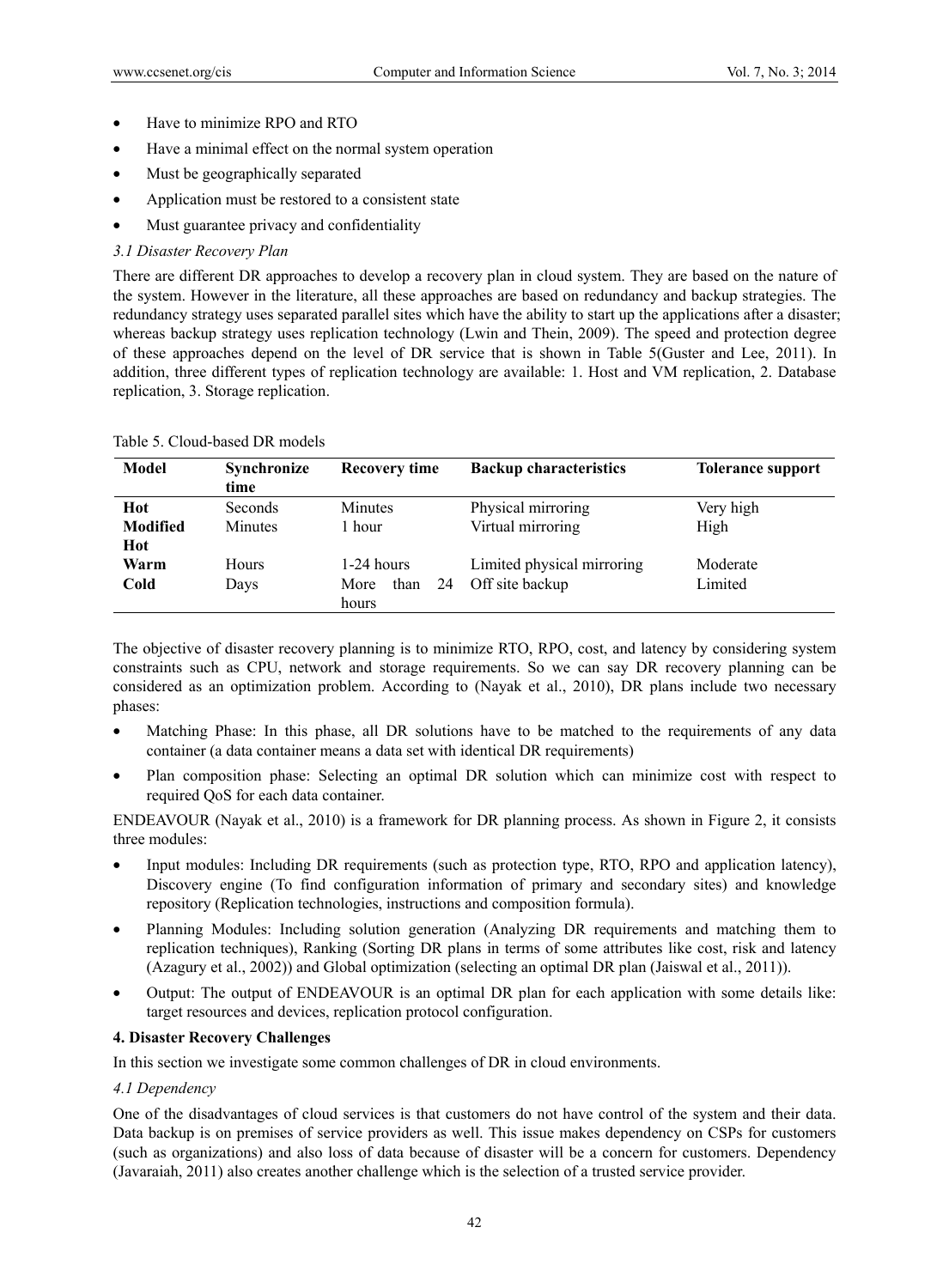

Figure 2. ENDEAVOUR flowchart

#### *4.2 Cost*

It is obvious that one of the main factors to choose cloud as a DR service is its lower price. So, cloud service providers always seek cheaper ways to provide recovery mechanisms by minimizing different types of cost. The yearly cost of DR systems can be divided in three categories (Alhazmi and Malaiya, 2012):

- Initializing cost: amortized annual cost
- Ongoing cost: storage cost, data transfer cost and processing cost
- Cost of potential disaster: Cost of recovered disasters and also cost of unrecoverable disasters.

#### *4.3 Failure Detection*

Failure detection time strongly affects on the system downtime, so it is critical to detect and report a failure as soon as possible for a fast and correct DR. On the other hand, in multiple backup sites there is a major question: How to distinguish between network failure and service disruption.

#### *4.4 Security*

As mentioned before, DR can be created by nature or can be human-made. Cyber-terrorism attack is one of human-made disasters which can be accomplished for many reasons. In this case, protection and recovery of important data will be a main goal in DR plans beside of system restoration.

#### *4.5 Replication Latency*

DR mechanisms rely on replication technique to make backups. Current replication techniques are classified into two categories: synchronous and asynchronous (Ji et al., 2003). However, both of them have some benefits and some flaws. Synchronized replication, guarantees very good RPO and RTO, but it is expensive and also can affect on system performance because of large overhead. This issue is more serious in multi-tier web applications, because it can significantly increase Round Trip Time (RRR) between primary and backup site. On the other hand, a backup model adopted with async replication is cheaper and also system suffers low overhead, but the quality of DR service will be decreased. Therefore, trading off between cost, performance of the system and also replication latency is an undeniable challenge in cloud disaster solutions.

#### *4.6 Data Storage*

Business database storage is one of the problems of enterprises which can be solved by cloud services. By increasing of cloud usage in business and market, enterprises need to storage huge amount of data on cloud-based storages. Instead of conventional data storage devices, cloud storage service can save money and is also more flexible. The architecture of a cloud storage system includes four layers: physical storage, infrastructure management, application interface and access layer. In order to satisfy applications and also to guarantee the security of data, computing has to be distributed but storage has to be centralized. Therefore, storage single point of failure and data loss are critical challenges to store data in cloud service providers (Pokharel et al*.*, 2010).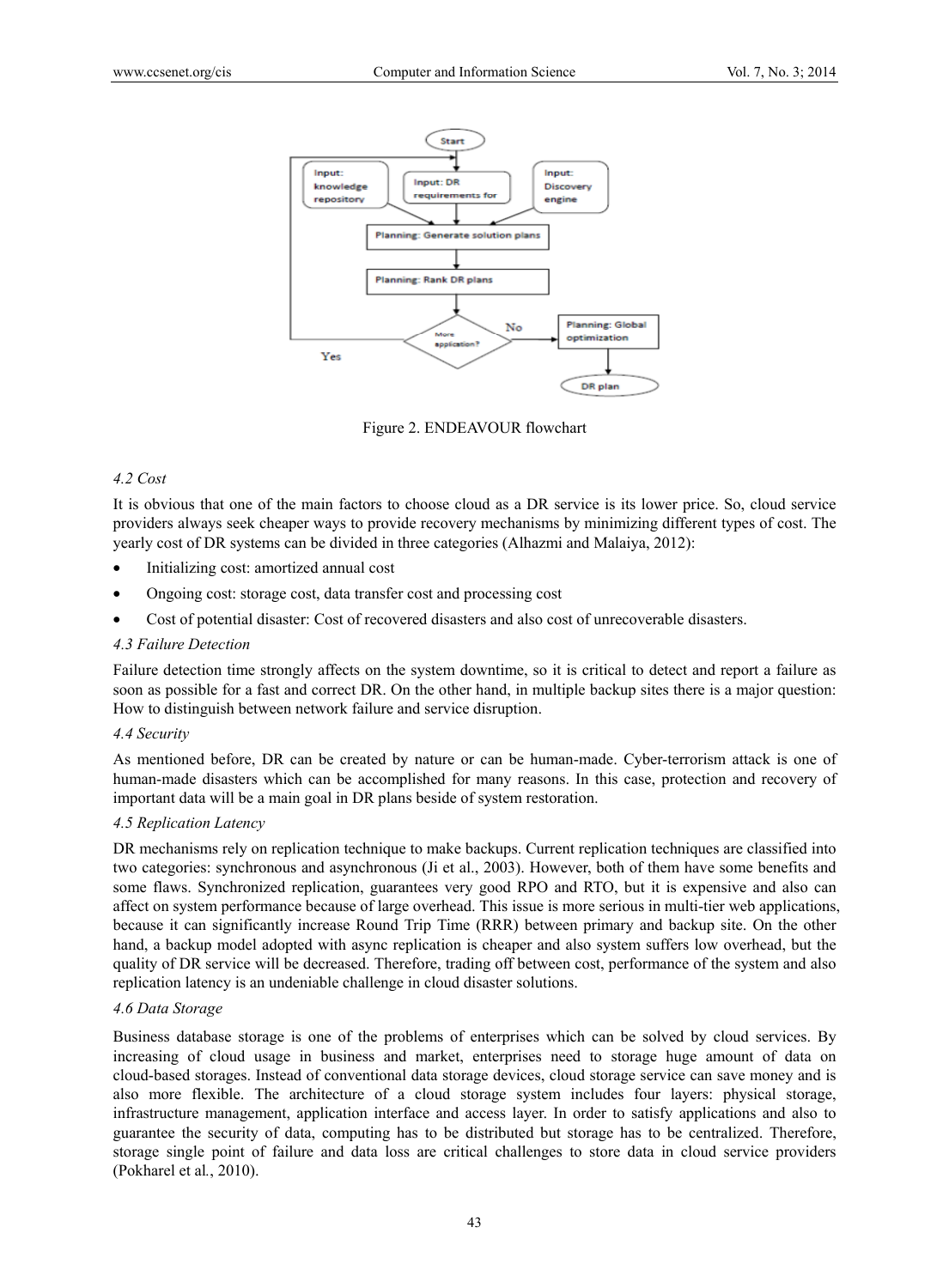# *4.7 Lack of Redundancy*

When a disaster happens, primary site becomes unavailable and secondary site has to be activated. In this case, there is no ability to sync or async replication in a backup site but data and system states only can be stored locally. It is a serious threat to the system. This issue is temporary and will be removed after recovery of the primary site. However, to achieve the best DR solutions, especially in high availability services (such as business data storage), it is better to consider all risky situations.

# **5. DR Solutions**

In this section, we will discuss some DR solutions which have been proposed to overcome the problems and challenges in cloud-based DR.

# *5.1 Local Backup*

A solution for dependency problem has been proposed in (Javaraiah, 2011). A Linux box can be deployed on the side of customers to make control of data and to get backup of both data or even complete application. Local storage can be updated through a secured channel. By this technique, migration between cloud service providers and also migration between public to private, and private to public is possible. In the event of a disaster, local backup can provide the services that were served by the service provider.

# *5.2 Geographical Redundancy and Backup (GRB)*

Although geographical redundancy can be used in traditional model, but it is expensive and unaffordable. In (Pokharel et al*.*, 2010), two cloud zones have a replication of each other. If one zone becomes down, then another zone will be on and provide the services. There is a module that monitors the zones to detect disaster. Primary zone has an active load balancer to request extra resources or even released unused resources. Second zone also has a passive load balancer. Another research (Khan and Tahboub, 2011) has been proposed a method to select optimal locations for multiple backup. The number of places is decided based on the nature of application and priority of services. Distance and bandwidth are two factors to choose the best sites in this method. However, this work neglects some critical factors such as the capacity of mirror sites and the number of node sources which can be hosted in each location.

### *5.3 Inter-Private Cloud Storage (IPCS)*

This approach was proposed for cloud data storage (Jian-hua and Nan, 2011). According to Storage Networking Industry Association (SNIA), at least three backup locations are necessary for business data storage. Users' data should be stored in three different geographical locations: Servers, Local backup server (LBS) and remote backup server (RBS). The private clouds are established for any enterprises consist some servers and an LBS; and also an inter-private cloud storage is created in a public cloud consists the RBSs to be shared between public clouds. This model gives communication ability to backup locations in order to increase data integration. Figure 3 shows the architecture of this approach.



Figure 3. Inter-private cloud architecture (Jian-hua and Nan, 2011)

#### *5.4 Resource Management*

Heterogeneous clouds consist many different hardware and software such as hybrid storage and diverse disks. In cloud-based enterprises, entire business data are stored in the cloud storage. So, data protection, safety and recovery are critical in these environments. Data in danger is the data which has been processed at the primary host but has not taken place in the backup host yet. So, in the case of disaster, It is necessary to use enhanced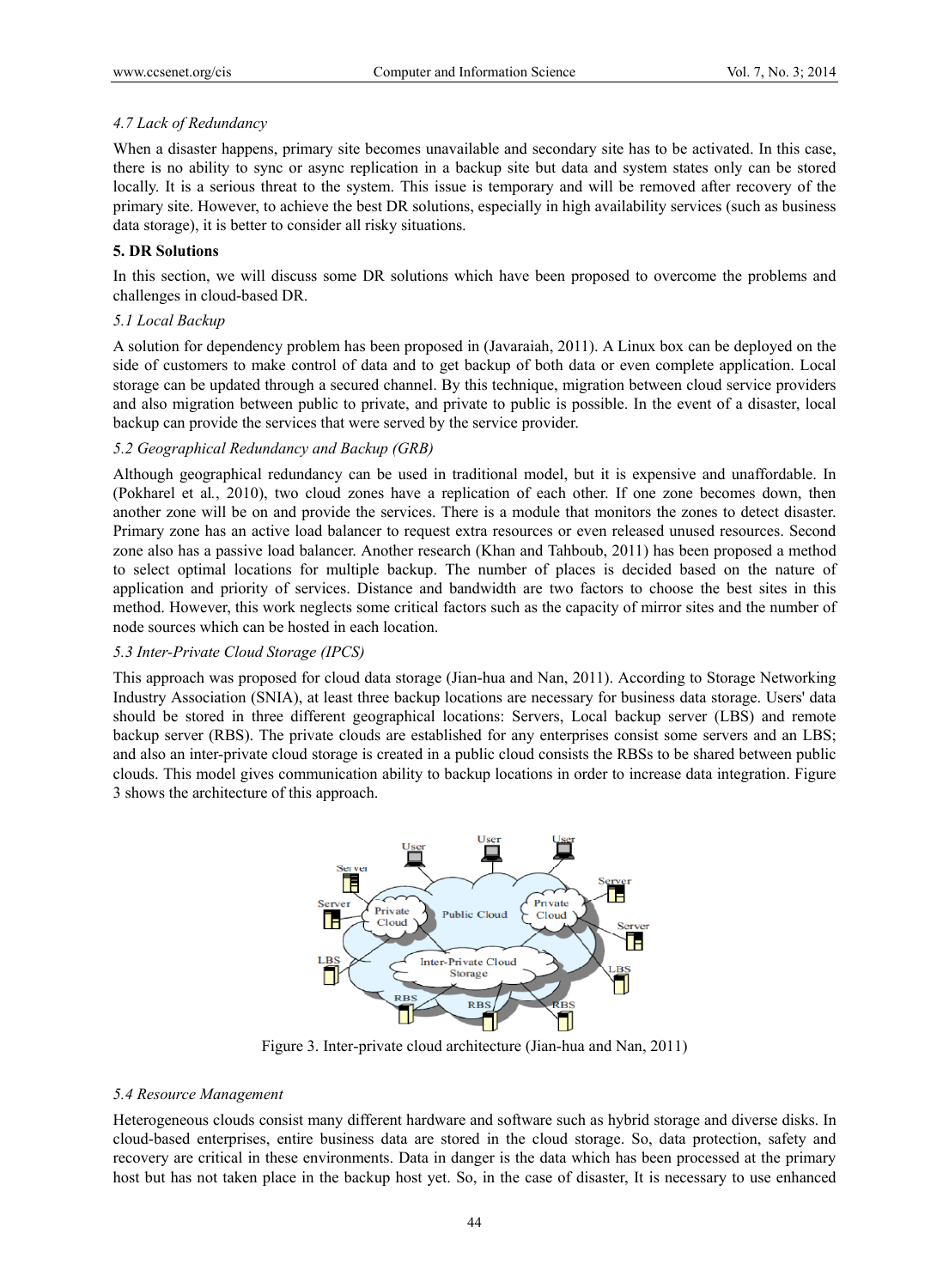technology for data recovery in storage clouds. There are three solutions for data recovery proposed in (Patil et al., 2012):

- Using fastest disk technology in the event of a disaster for replication of data in danger.
- Changing dirty page threshold: The percentage of dirty pages in RAM which have to be waited for flushing to disk might be reduced (Rudolph, 1990).
- Prediction and replacement of risky devices: Some important factors such as power consumption, heat dissipation, carbon credit utilization and importance of data (stored on each disk) can be calculated in a specific period of time. By these factors, a mathematical equation will be formed to make a replace priority list.

# *5.5 Secure-Distributed Data Backup (SDDB)*

An innovative technique has been presented in (Ueno et al., 2010) to protect data in the event of disaster. The data protection technique has six stages:

- First data encryption: Data has to be encrypted after receiving into a data center.
- Spatial scrambling: By a spatial scrambling algorithm, the order of data files is changed.
- Fragmentation, duplication : Data files are divided into some fragments and these fragments are duplicated in terms of service level agreement.
- Second encryption: Fragments are encrypted again with a different key.
- Shuffling & Distribution: In the last stage, fragments are distributed using a shuffling method into unused memory capacities.
- Transferring Metadata to backup server: Metadata including encryption keys, shuffling, fragmentation and distribute information is sent to a supervisory server.

If a disaster happens, the supervisory server will gather all information from distributed devices and performs decryption (2nd), sort & merge, inverse spatial scrambling and decryption (1st), respectively.

### *5.6 Pipelined Replication*

This replication technique (Wood et al., 2011) aims to gain both the performance of async replication and the consistency of sync replication. In sync replication, processing cannot continue until replication is completely finished at the backup site. Whereas, in async replication, after storing data in the local storage the process can be started. The result can be replied to the client, and then the writes are replicated to the backup site in an epoch. Pipelined replication performs replication and process in parallel as in the following scenario.

 Scenario of usage: The client sends a request to the web server. The web server processes the requests, then sends data to the local database in the primary data center. At this stage, the writes are flushed in the remote backup site, and the process operation can be performed in parallel. However, the reply to the client can be committed only after receiving the Ack from the backup site. Therefore, Pipeline replication facilitates replication procedure, and also guarantees the writes protection.

#### *5.7 Scale Up/Down*

Sometimes, performing functions with high priority can decrease money loss or even increase the revenue in the event of a disaster. Priority of services can be defined by some different features such as service level agreement, and the amount of revenue and urgent needs. After a natural disaster occurs in an area, cloud service providers are faced with flooding service requests. In this case, service providers have to manage their existent users' services and also handle new user requests. Service providers must satisfy existent users and should serve to new customers as much as possible. In (Nakajima et al., 2013), a management engine has been introduced for carrier networks. In case of a large scale natural disaster (like earthquakes), this system uses a DR scenario by scaling up resources for the high-priority services (e.g., voice communication) and scaling down allocated resources to low-priority service (e.g., video on-demand).

#### *5.8 Dual-Role Operation*

For increasing utilization of recourses, (Aghdaie and Tamir, 2003) introduces a simple technique. As shown in Figure 4, in this technique each host can operate as the primary host for some applications and can also be the backup host for some other applications. In this architecture, clients send their requests to the backup host first, then the backup host transmits those requests to primary host. After processing, primary host sends a log to the backup and finally reply to the clients. When a failure happens, the primary host becomes unavailable, and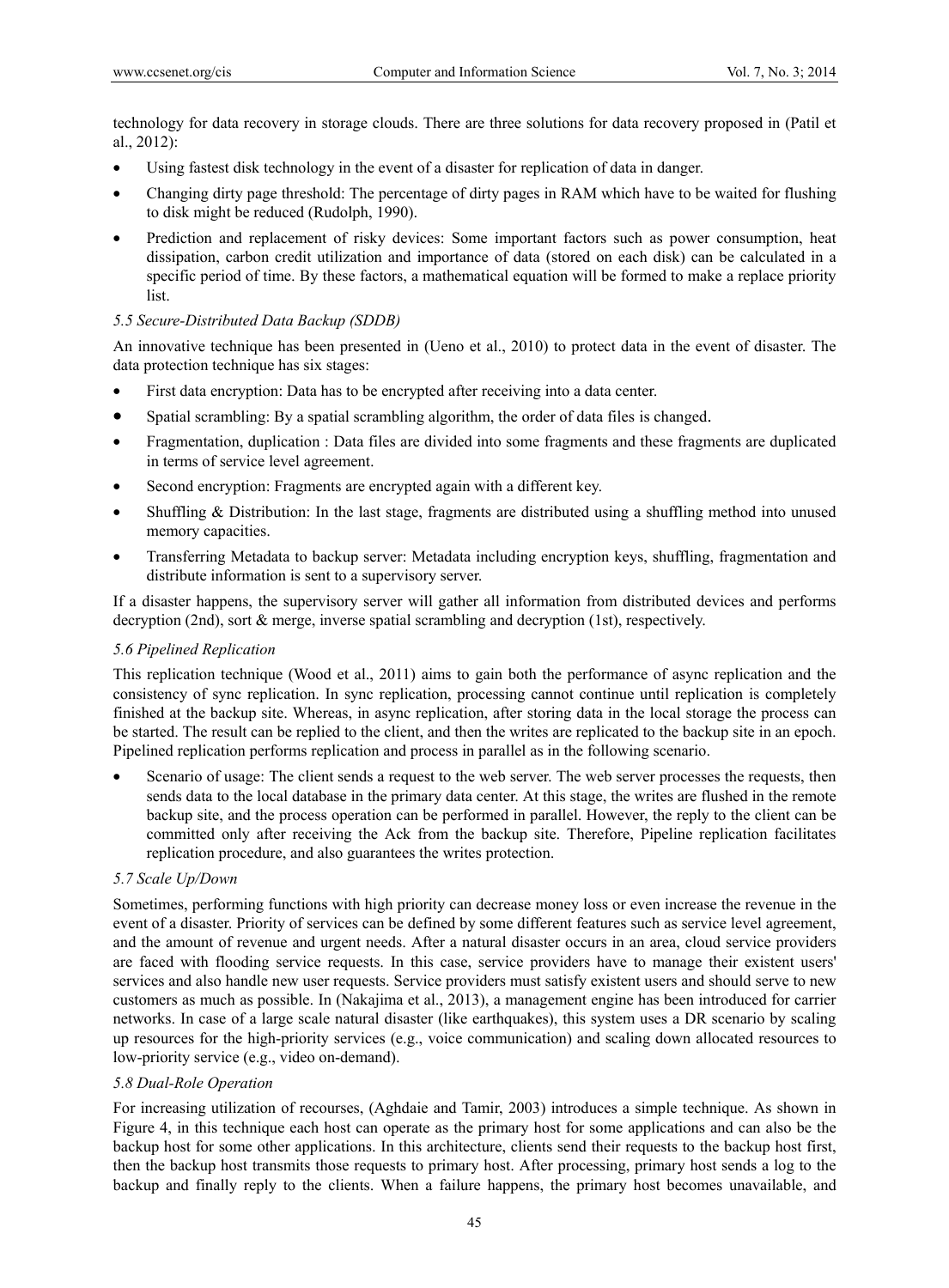backup host has to handle the requests of the failed host. However, this technique cannot guarantee a good service restoration by itself, because backup site must share the resources between its own requests and redirected requests.



Figure 4. Dual role operation failover (Aghdaie and Tamir, 2003)

Table 6 shows an overview of common challenges and related solutions in DR plans which have been discussed in two last sections.

| <b>Challenges</b>          | <b>Solutions</b>      | <b>Technique</b>                                                             |
|----------------------------|-----------------------|------------------------------------------------------------------------------|
| <b>Dependency</b>          | Local backup          | Using a Linux box at the customer premises<br>$\bullet$                      |
| Cost                       | Scale up/down,        | Allocating resources to high priority services.<br>$\bullet$                 |
|                            | Dual-Role operation   | Hiring and running idle physical nodes on the<br>$\bullet$<br>secondary site |
| <b>Failure prediction</b>  | Resource Management,  | Prediction and replacement of risky hardware<br>$\bullet$                    |
| and detection              | <b>GRB</b>            | Using monitoring unit<br>$\bullet$                                           |
| <b>Security</b>            | <b>SDDB</b>           | Using encryption, scrambling and shuffling<br>$\bullet$<br>techniques        |
| <b>Replication latency</b> | Pipelined replication | Performing replication and process operations<br>$\bullet$<br>in parallel    |
| Data storage               | <b>IPCS</b>           | Using an inter private cloud<br>$\bullet$                                    |
| Lack of                    | GRB, IPCS             | Multiple backup<br>٠                                                         |
| redundancy                 |                       |                                                                              |

#### **6. Disaster Recovery Platforms**

In this section, different cloud-based DR systems will be introduced briefly. Also benefits and weaknesses of each system will be discussed.

#### *6.1 SecondSite*

The SecondSite (Rajagopalan et al., 2012) is a disaster tolerance as a service system cloud. This platform is intended to cope three challenges: 1. Reducing RPO 2. Failure detection 3. Service restoration. For this reason, it uses three techniques:

- Using a storage to keep writes between 2 checkpoints: Checkpoints move between sites in a specific period. However, if a failure happens in this time, some data will be lost. For this reason, a Distributed Replicated Block Device (DRBD) (Reisner and Ellenberg, 2005) is used to store replications in both synchronous and asynchronous modes.
- Using a quorum node to detect and distinguish a real failure: A quorum node has been designed to monitor primary and backup server. If replications have not been received by the backup site in the waiting time, backup site sends a message to quorum node. In this case, if the quorum node receives a heartbeat form primary node, it means primary server is active and the replication link has a problem; otherwise the backup site will be active.
- Using a backup site: There is a geographically separated backup site which allows to replicate groups of virtual machines through wide-area Internet links. SecondSite increases ability to fast failure detection and also differentiate between network failures and host failures. Using DRDB, resynchronize storage can be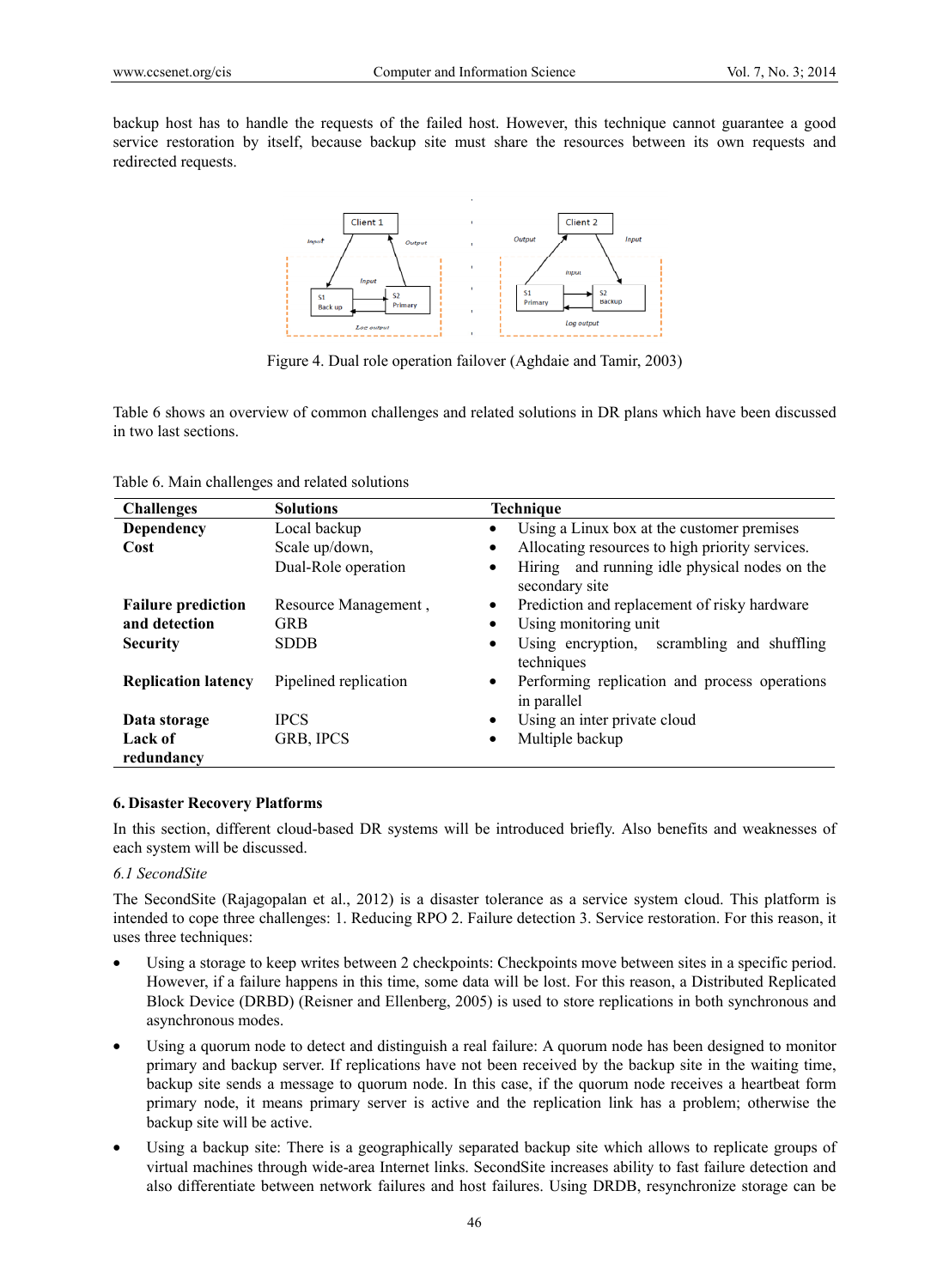done for recovering primary site without VMs interruption in the backup site.

Although, SecondSite is not suitable for stateless services, however it increases availability for small and medium businesses.

#### *6.2 Remus*

Remus (Cully et al., 2005) - based on Xen hypervisor (Barham et al., 2003) - is a high availability cloud service to tolerate disaster using storage replication combined with live VMs migration. In this system, a protected software is encapsulated in the virtual machines to asynchronously replicate whole-system checkpoints in a backup site with a high frequency. It is assumed that both replicas are in the same local area network (LAN). Remus pursues three main goals: 1. Providing low-level service to gain generality 2. Transparency 3. Seamless failure recovery.

Remus uses an active primary host and a passive backup host to replicate checkpoints. All writes have to be stored in backup RAM until a checkpoint completes. Migrated Virtual machines execute on the backup only if a failure is detected. Remus consists of 4 stages:

- Stop running VMs and propagate only changed states into a buffer
- Transmission of buffered states into backup RAM
- Send an ACK message to primary host after checkpoint completion
- Release the network buffer to external clients.

This system integrates a simple failure detection into the checkpoint process. If checkpoints are not received by the backup site in an epoch, backup site will be active, on the other hand, if backup response is not received during a specific period, then primary site will suppose a failure at the backup host. However, Remus increases performance overhead which leads to some latency, because it requires to ensure consistent replication. In addition, this system needs a significant bandwidth.

#### *6.3 Romulus*

Romulus (Caraman et al., 2009) has been designed as a disaster tolerant system based on the KVM hypervisor (Kivity et al., 2007). This platform is an extension of Remus system. Romulus provides an accurate algorithm for disaster tolerant in seven stages in details, which are:

- Disk replication and network protection
- VM checkpoint
- Checkpoint synchronization
- Additional disk replication and network protection
- VM replication
- Replication synchronization
- Failure detection and failover.

The flaw of Remus is that it uses one buffer to replicate writes between primary host and backup. Happening a failure in this buffer before transferring checkpoint causes an inconsistency between disk and VM state; and it can break fault tolerance of Remus. For this reason, Romulus uses a new buffer to replicate disk writes after any checkpoint. Second flaw is that network egress traffic cannot be released until completely transferring checkpoint to storage backup host which can decrease system performance. However, Romulus uses a new egress traffic buffer to solve this problem. Romulus can tolerate failure in two situations:

On the fly: it consists disk and VM state replication into a new writes buffer during VM running.

Failover: the ability of service recovery after a disaster.

#### *6.4 DT Enabled Cloud Architecture*

It is an extended architecture based on Romulus seven stage algorithm. It uses a hierarchical tree architecture (Caraman et al., 2012) based on the Eucalyptus IaaS architecture (Daniel et al., 2009). It provides a disaster tolerant service with respect to resource allocation issue which is a challenge in DT services. Host and backup clusters are monitored by high availability controllers. Each cluster has three different controllers:

- Storage controller: To control and manage the cluster storage.
- Cluster controller: To manage IPs, centralized memory and CPU availability.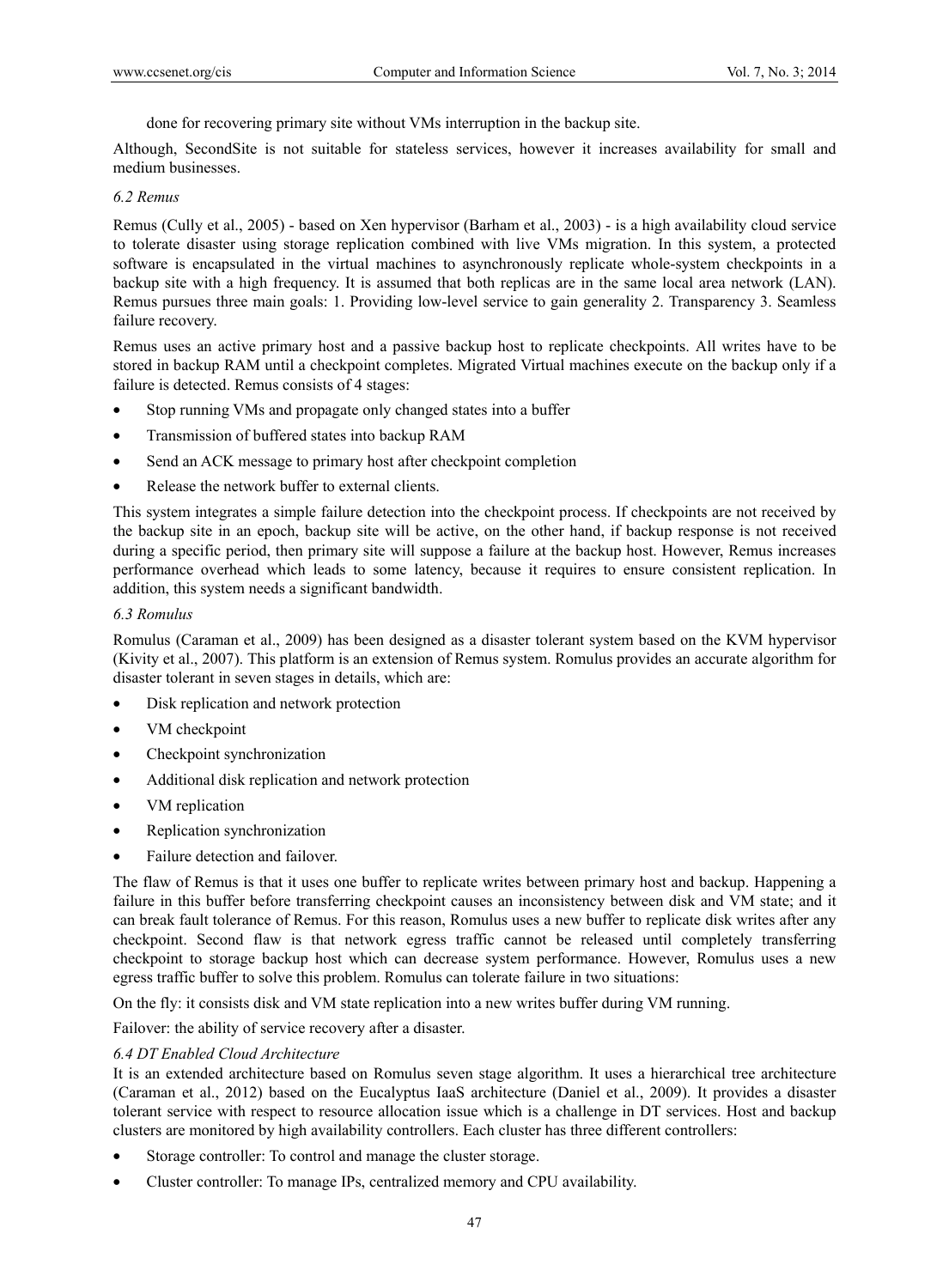Node controller: To load, start and stop the VMs.

Different nodes and also different clusters can communicate with each other for better resource allocation. For this purpose, backup cluster controller allocates a VM to a node. Then, node controller loads and starts the VM and allocates it to the primary host. Finally, primary node controller loads and starts the VM.

In this system, VM failover consists of two scenarios. The first scenario is cluster failure. In this situation, backup cluster will be activated. Node failure is another scenario in which cluster controller releases VMs' IP and allocates a backup node to compose required VMs. This system is most useful for extended distance and metropolitan clusters because of low latency requirements.

#### *6.5 Kemari*

Kemari (Tamura et al., 2008) is a cluster system which tries to keep VMs transparently running in the event of hardware failures. Kemari uses primary-backup approach so that any storage or network event that changes the state of the primary VM must be synchronized in backup VM. This system has gained the benefits of the Lock stepping (Bressoud and Schneider, 1996) and the Checkpointing - two main approaches for synchronizing VM state- which are:

- Less complexity compared to lock stepping approach.
- It does not need any external buffering mechanisms which can affect on output latency.

# *6.6 RUBiS*

RUBiS (Wood et al., 2010) is a cloud architecture aims to both DR and also minimizing costs with respect to Service Level Agreement. As shown in Figure 5, in ordinary operation, a primary data center including some servers and a database accomplish normal traffics. A cloud is in charge of disaster recovery with two types of resources: Replication mode resources for getting backup before a disaster which is active; and failover mode resources that will be activated only after a disaster. It is notable that service providers can rent the inactive resources to other customers for revenue maximization. In the case of a disaster, leased resources must be released and allocated to the failover procedure.



Figure 5. Overviews of RUBiS system architecture (Wood et al., 2010)

#### *6.7 Taiji*

Taiji (Zhu et al., 2011) is a Hypervisor-Based Fault Tolerant (HBFT) prototype which uses a mechanism similar to Remus. However, instead of Remus which uses separated local disk for replication, Taiji uses a Network Attach Storage (NAS). Shared storage may become a single point and cause a weakness of this method, so RAID (Patterson et al., 1988) or commercial NAS (Synology, online) solution should be deployed. On the other hand, because of using shared storage, the need of synchronizing is decreased and also file system state is maintained in the event of disaster.

#### *6.8 HS-DRT System*

The goal of the HS-DRT system is protecting important data from natural or subversive disasters. This system (Ueno, 2010) uses a HS-DRT processor -which we described as SDDB (section 6, part 5) - with a cloud computing system. Clients are as terminals which request some web applications. The HS-DRT processor has functioned as a web application and also encryption, spatial scrambling, fragmentation of data. At the end, data is sent and stored in a private or public cloud. The system architecture is shown in Figure 6. This system severely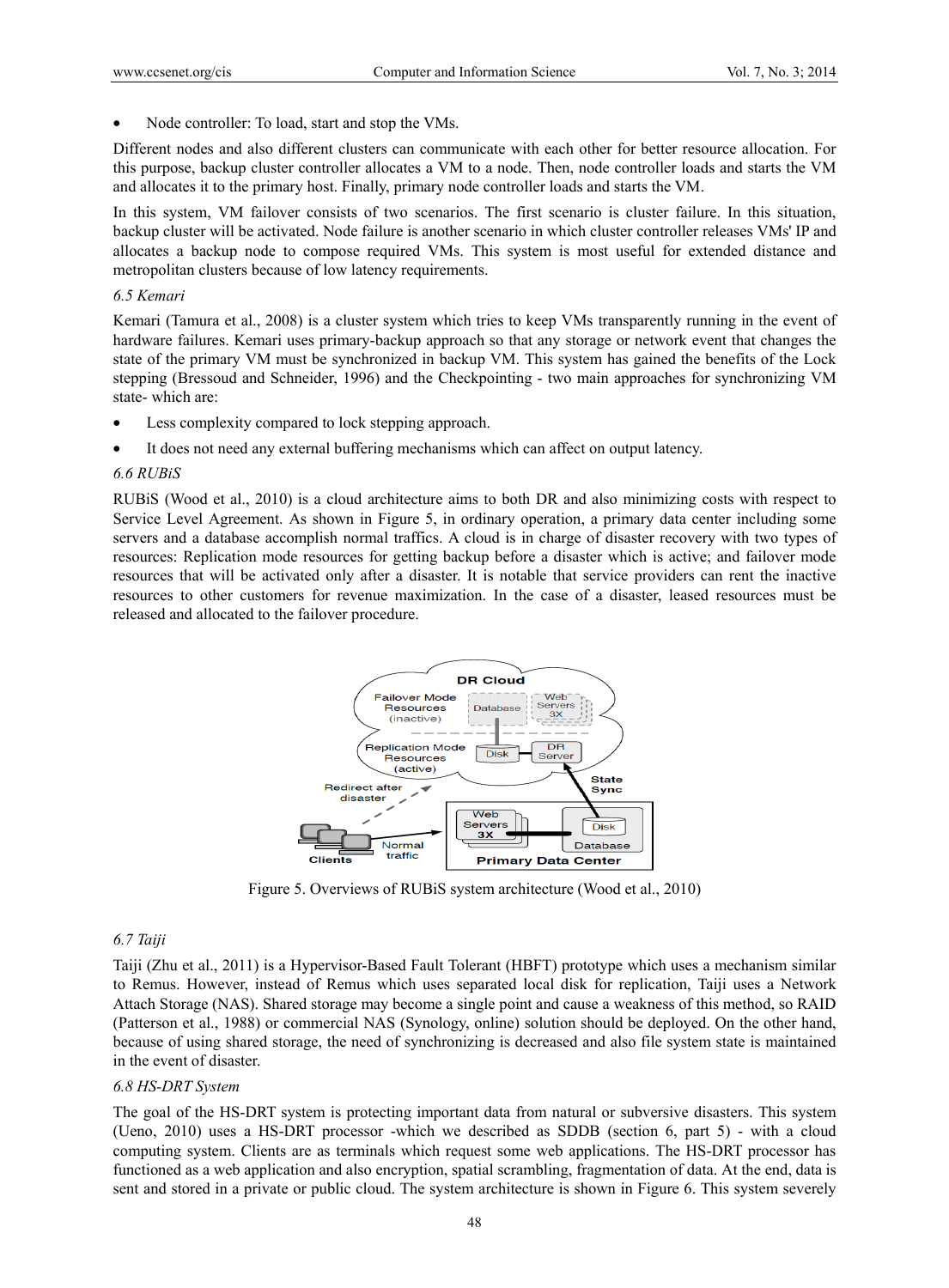increases security of data before and after disaster in cloud environments. However, It has two weaknesses:

- The performance of the web application will be decreased if the number of duplicated copies increases.
- This system cannot guarantee consistency between different copies of file data.



Figure 6. The architecture of the HS-DRT system (Ueno et al., 2010)

# *6.9 PipeCloud*

This cloud-based multi-tier application system uses the Pipelined replication technique (as mentioned in the last section) as a DR solution. PipeCloud architecture is composed of a cloud backup site and a primary data center (Wood et al., 2011). The goal of this system is mirroring storage to the backup site and minimizing RPO. The main tasks of PipeCloud are:

- Replicating all disk writes to a backup site by the replication technique
- Tracking the order and dependencies of the disk writes
- Releasing network packets only after storing the disk writes on the backup site.

This system results in a higher throughput and lower response time by decreasing the impact of WAN latency on the performance. For this purpose, the system overlaps replication with application processing. Also, it guarantees zero data loss consistency. However instead of Remus, PipeCloud cannot protect the memory states because it leads to large overhead on WAN.

### *6.10 Disaster-CDM*

Huge amount of disaster-related data have been generated by government, organization, automation systems and even social media (Grolinger et al., 2013). aims to provide a Knowledge as a Service KaaS) framework for disaster cloud data management which can lead to better preparation, response and recovery of disasters.

As shown in Figure 7, this system uses both cloud storage and NoSQL (Schram and Anderson, 2012) to store data. Disaster-CDM consists two parts:

- Knowledge acquisition: Obtaining knowledge from a variety of sources, processing and storing in datacenters.
- Knowledge delivery service: Merging information from diverse databases and delivering knowledge to users.



Figure 7. Disaster-CDM Framework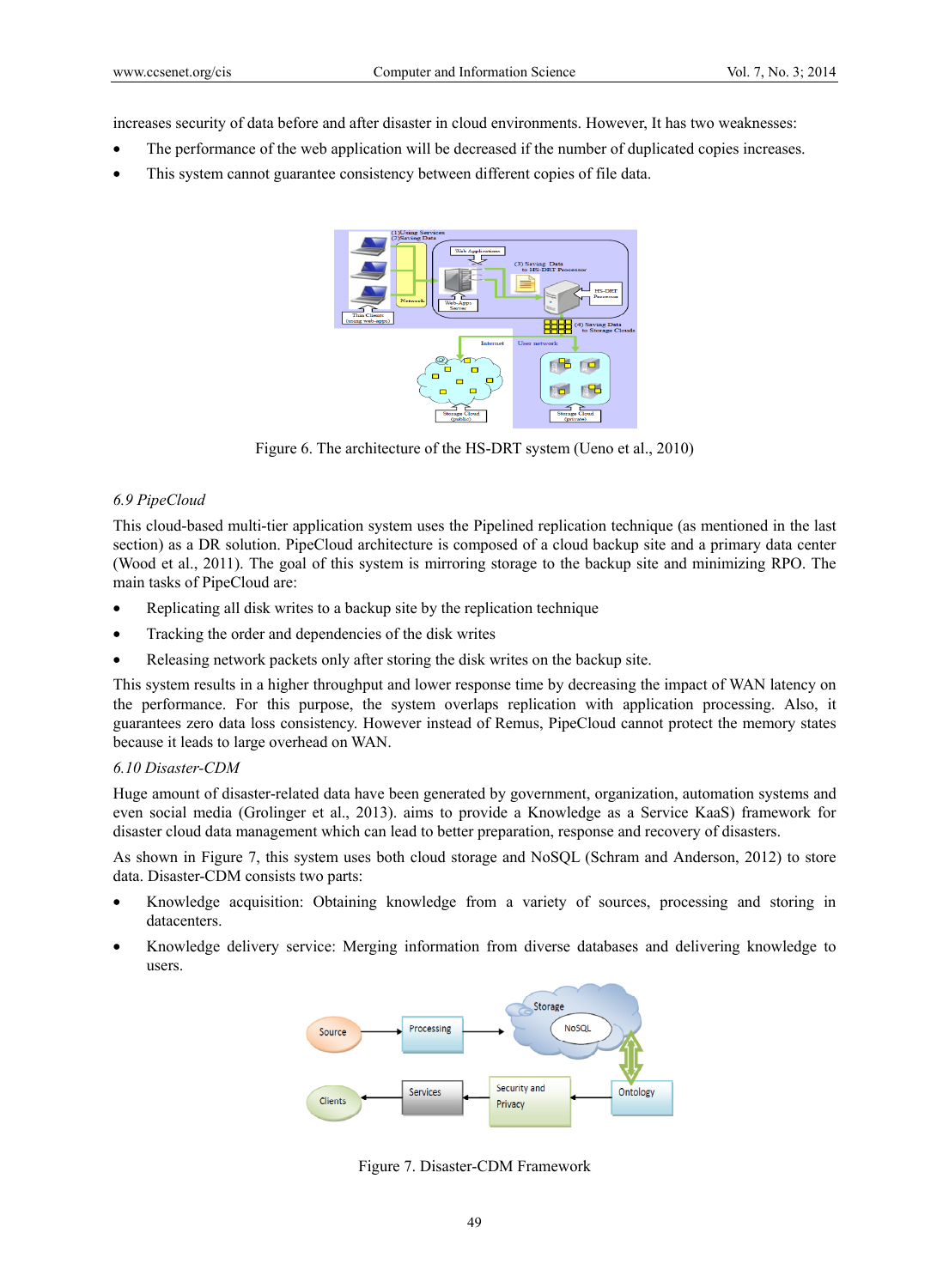### *6.11 Distributed Cloud System Architecture*

In (Silva et al., 2013) the authors have introduced a cloud system to provide high dependability of the system based on severe redundancy. The system has multiple datacenters which are geographically separated from each other. Each datacenter includes both hot and warm physical nodes. VMs are active in both warm and hot physical nodes but only running in the hot nodes. In order for DR, there is a backup server which stores a copy of each VM.

When a physical node failure occurs, the VMs migrate to a warm physical node. In the case of a disaster which makes a data center unavailable, backup site transmits VM copies to another data center. Although this system architecture is expensive, but it highly increases the dependability which can be adequate for Infrastructure as a Service (IaaS) clouds. In addition, this paper has introduced a hierarchical approach to model cloud systems based on dependability metrics as well as disaster occurrence using the Statistic Petri Net approach (German, 2000). Figure 8 shows the architecture of this DR system.



Figure 8. Distributed cloud system architecture (Silva et al., 2013)

Table 7 shows an overall comparison of different cloud-based DR platforms in terms of 10 key properties.

| <b>Cloud-based DR</b><br>systems | User<br>premises<br>backup | Dual-role<br>operation | Multi-tier | Multiple<br>backup | Shared<br>data<br>storage | <b>Security</b><br>techniques | Quorum<br>host | <b>Live VM</b><br>migration | Knowledge-based<br>DR service | Pipeline<br>replication |
|----------------------------------|----------------------------|------------------------|------------|--------------------|---------------------------|-------------------------------|----------------|-----------------------------|-------------------------------|-------------------------|
| SecondSite                       | $\checkmark$               | $\checkmark$           |            | ✔                  |                           |                               | ✓              |                             |                               |                         |
| Remus                            |                            |                        |            |                    |                           |                               |                | ✔                           |                               |                         |
| Romulus                          |                            |                        |            |                    |                           |                               |                | ✔                           |                               |                         |
| DT enabled                       |                            |                        |            |                    |                           |                               |                |                             |                               |                         |
| cloud                            |                            |                        |            |                    |                           |                               |                | ✔                           |                               |                         |
| architecture                     |                            |                        |            |                    |                           |                               |                |                             |                               |                         |
| Kemari                           |                            |                        |            |                    |                           |                               |                | ✔                           |                               |                         |
| <b>RUBIS</b>                     |                            |                        | ✔          |                    |                           |                               |                |                             |                               |                         |
| Taiji                            |                            |                        |            |                    | ✔                         |                               |                | ✔                           |                               |                         |
| <b>HS-DRT</b> system             |                            |                        | ✓          | $\checkmark$       |                           | ✔                             |                |                             |                               |                         |
| PipeCloud                        |                            |                        |            |                    |                           |                               |                | ✔                           |                               |                         |
| Disaster-CDM                     |                            |                        |            |                    |                           |                               |                |                             | ✔                             |                         |
| <b>Distributed</b>               |                            |                        |            |                    |                           |                               |                |                             |                               |                         |
| cloud system                     |                            | ✔                      |            |                    | ✔                         |                               |                |                             |                               |                         |
| architecture                     |                            |                        |            |                    |                           |                               |                |                             |                               |                         |

Table 7. Comparing cloud-based DR platforms in terms of different properties

#### **7. Open Issues and Future Directions**

In the last sections, we described the main properties and challenges of DR systems. Then, some related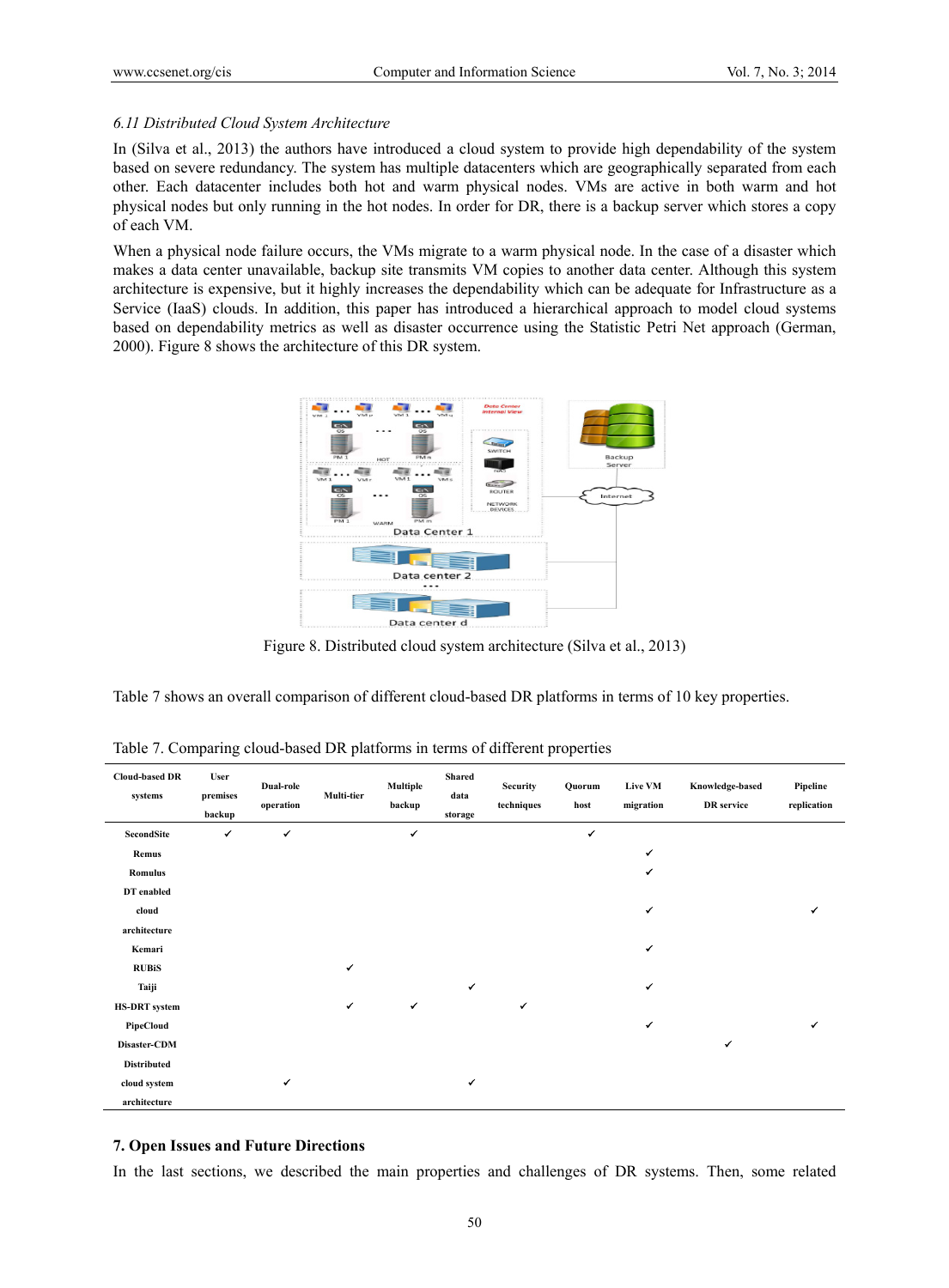solutions and systems have been introduced. However, some issues still require more effort to reach a worthy level of DR mechanisms in cloud computing. In this section, we introduce some open and related issues in this area:

### *7.1 Maximizing Resource Utilization*

Cloud customers pay for DR resources only after a disaster happens. However, these resources must be always available when needed. Since disasters are usually scarce, the revenue of the DR servers is less. Therefore, CSPs need the ways to both increase the utilization and revenue of DR servers and also guarantee DR services, simultaneously.

# *7.2 Correlated Failures*

Occurring disaster in a specific area can lead to vast service interruption, and consequently, many customers have to be recovered by CSPs. In this case, it is possible that related servers cannot be able to handle all the customers. So, it can be critical to multiplex customers of the same area in different servers. One major challenge in this case is how to distribute customers between cloud servers to minimize correlated failure risk with respect to required QoS for each server and also cloud SLA (Wood et al., 2010).

# *7.3 Privacy and Confidentiality*

In the event of disaster, the private data centers of enterprises would be failover by cloud environments. So, one critical issue is that cloud must guarantee confidentiality of data and privacy of resources which are used for DR. On the other hand, the cloud has to guarantee the performance of applications would not be affected by other disasters happened to other enterprises.

# *7.4 Failover and Failback Procedure*

Failover and failback procedure are two important stages in DR mechanism. Failover procedure is performed to automatically switch over to a backup site whenever the current active site becomes unavailable. In the event of a disaster, failover procedure excludes failed resources and redirect workloads to a secondary site using a specialized load balancer. Client-transparent procedure and fast IP failover requirements are two main challenges in this issue. On the other hand, after passing disaster, application control has to be reverted to the original site. For this purpose, bidirectional state replication must be supported by the DR mechanism. A portion of data may be lost because of the disaster in the primary site and also new data will be created in the backup site. Therefore, one major challenge is that how to determine new and old data which must be resynchronized to the primary site (Aghdaie and Tamir, 2003).

#### *7.5 Disaster Monitoring*

Since failure tolerance is necessary to deliver expected QoS, it will be essential to determine which processes are operational and which crashed in the cloud systems. In the case of disaster, the sooner failure detection in either primary site or backup site leads to better RTO. So, the challenge is how should the status of cloud be monitored and how a disaster can be detected in its early stages (Aceto et al., 2013).

#### *7.6 Resource Scheduling*

The number of cloud-based services are increasing day by day and so has increased the complexity of cloud infrastructures. Hence, resource scheduling is a critical issue in the modern cloud environments. This issue is more crucial for cloud-base DR platforms since they face unpredictable arrival rate and have to consider a variety of catastrophic situations. Building on this, more efficient resource scheduling techniques are needed in order for current DR platforms to be also optimal.

# **8. Conclusion**

In this paper, we have provided an in depth analysis of the state of the art for DR in cloud computing. First, we briefly introduced cloud computing, including background, properties, advantages and challenges. Then, we discussed the details of cloud-based disaster recovery and compared it with traditional approaches. In addition, we also derived the main challenges of DR mechanisms and proposed solutions to overcome them. Furthermore, the main DR platforms are discussed, followed by open issues and future direction in the field of cloud-based DR mechanisms. Finally, a DR procedure is proposed which can effectively utilized by any DR mechanism.

### **References**

Aceto, G., Botta, A., Donato, W., & Pescape, A. (2013). Cloud monitoring: A survey. *Computer Networks*, *57(9*), 2093-2915. http://dx.doi.org/10.1016/j.comnet.2013.04.001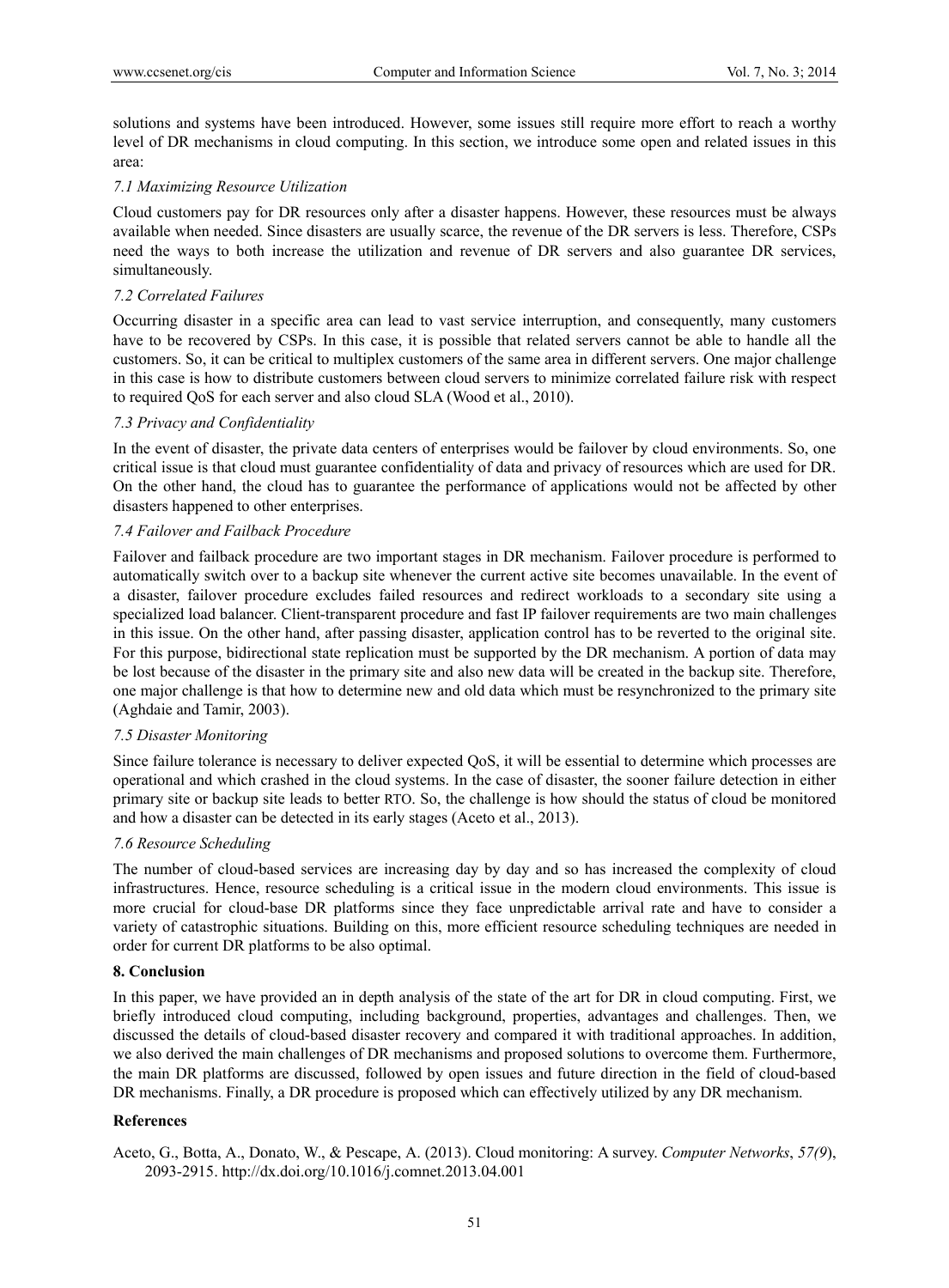- Aghdaie, N., & Tamir, Y. (2003). Fast transparent failover for reliable web service. *15th IASTED International Conference on Parallel and Distributed Computing and Systems (PDCS)* (pp. 757-762).
- Alhazmi, O. H., & Malaiya, Y. K. (2012). Assessing Disaster Recovery Alternatives: On-site, Colocation or Cloud. *IEEE 23rd International Symposium on Software Reliability Engineering Workshops (ISSREW)* (pp. 19-20). http://dx.doi.org/10.1109/ISSREW.2012.20
- Alhazmi, O. H., & Malaiya, Y. K. (2013). Evaluating disaster recovery plans using the cloud. Reliability and Maintainability Symposium (RAMS), *IEEE Proceedings-Annual* (pp. 1-6). http://dx.doi.org/10.1109/RAMS.2013.6517700
- Arean, O. (2013). Disaster recovery in the cloud. *Network Security, 9*, 5-7. http://dx.doi.org/10.1016/S1353-4858(13)70101-6
- Armbrust, M., Fox, A., Griffith, R., Joseph, A. D., Katz, R., Konwinski, A., ... Zaharia, M. (2010). Above the Clouds : A View of Cloud Computing. *Communications of the ACM*, *53(4*), 50-58. http://dx.doi.org/10.1145/1721654.1721672
- Azagury, A., Factor, M. E., & Satran, J. (2002). Point-in-time copy: Yesterday, today and tomorrow, *Proceedings of the IEEE/NASA MSST* (pp. 259-270).
- Barham, P., Dargovic, B., Fraser, K., Hand, S., Harris, T., Ho, A., ... Warfield, A. (2003). Xen and the art of virtualization. *ACM SIGOPS Operating Systems Review, 37*(5), 164-177. http://dx.doi.org/10.1145/945445.945462
- Bressoud, T. C., & Schneider, F. B. (1996). Hypervisor-based fault tolerance. *ACM Transactions on Computer Systems*, 14(1), 80–107.
- Buyya, R., Broberg, J., & Goscinski, A. M. (2011), Cloud computing: Principles and paradigms, Wiley.
- Caraman, M. C., Moraru, S. A., Dan, S. & Kristaly, D. M. (2009). Romulus, Disaster Tolerant System based on Kernel Virtual Machines. *20th International DAAAM Symposium :Intelligent Manufacturing & Automation: Theory, Practice & Education* (pp. 1671-78).
- Caraman, M. C., Moraru, S. A., Dan, S., & Grama, C. (2012). Continuous Disaster Tolerance in the IaaS clouds. *13th IEEE International Conference on Optimization of Electrical and Electronic Equipment (OPTIM),* (pp.1226-32). http://dx.doi.org/10.1109/OPTIM.2012.6231987
- Cloud taxonomy. Retrieved from http://cloudtaxonomy.opencrowd.com.
- Cully, B., Lefebvre, G., Meyer, D., Fraser, K., Hutchinson, N., & Warfield, A. (2008). Remus: High Availability via Asynchronous Virtual Machine Replication. *5th USENIX Symposium on Networked Systems Design and Implementation* (pp. 161-174).
- Daniel, N., Rich, W., Chris, G., Graziano, O., Sunil, S., Lamia, Y., & Dmitrii, Z. (2009). The Eucalyptus Open-source Cloud-computing System. *9th IEEE International Symposium on Cluster Computing and the Grid* (pp.124-131). http://dx.doi.org/10.1109/CCGRID.2009.93
- German, R. (2000). Performance Analysis of Communication Systems with Non-Markovian Stochastic Petri Nets, Wiley & Sons.
- Grolinger, K., Capretz, M. A. M., Mezghani, E., & Exposito, E. (2013). Knowledge as a Service Framework for Disaster Data Management. *22nd IEEE International Workshop on Enabling Technologies: Infrastructure for Collaborative Enterprises (WETICE),* (pp.313-318). http://dx.doi.org/10.1109/WETICE.2013.48
- Guster, D., & Lee, O. F. (2011). Enhancing the Disaster Recovery Plan Through Virtualization. *Journal of Information Technology Research, 4*(4), 18-40. http://dx.doi.org/10.4018/jitr.2011100102
- IBM white paper. (2012). Virtualizing disaster recovery using cloud computing, *IBM global technology services*.
- Jaiswal, V., Sen, A., & Verma, A. (2011). RSCMap: Resiliency planning in storage clouds. *ICSOC'11 Proceedings of the 9th international conference on Service-Oriented Computing* (pp. 505-512).
- Javaraiah, V. (2011). Backup for cloud and disaster recovery for consumers and SMBs. *IEEE 5th International Conference on Advanced Networks and Telecommunication Systems (ANTS)* (pp. 1-3). http://dx.doi.org/10.1109/ANTS.2011.6163671
- Ji, M., Veitch, A., & Wilkes, J. (2003). Seneca: Remote Mirroring Done Write. Proceedings *of USENIX Technical Conference* (pp. 253-268).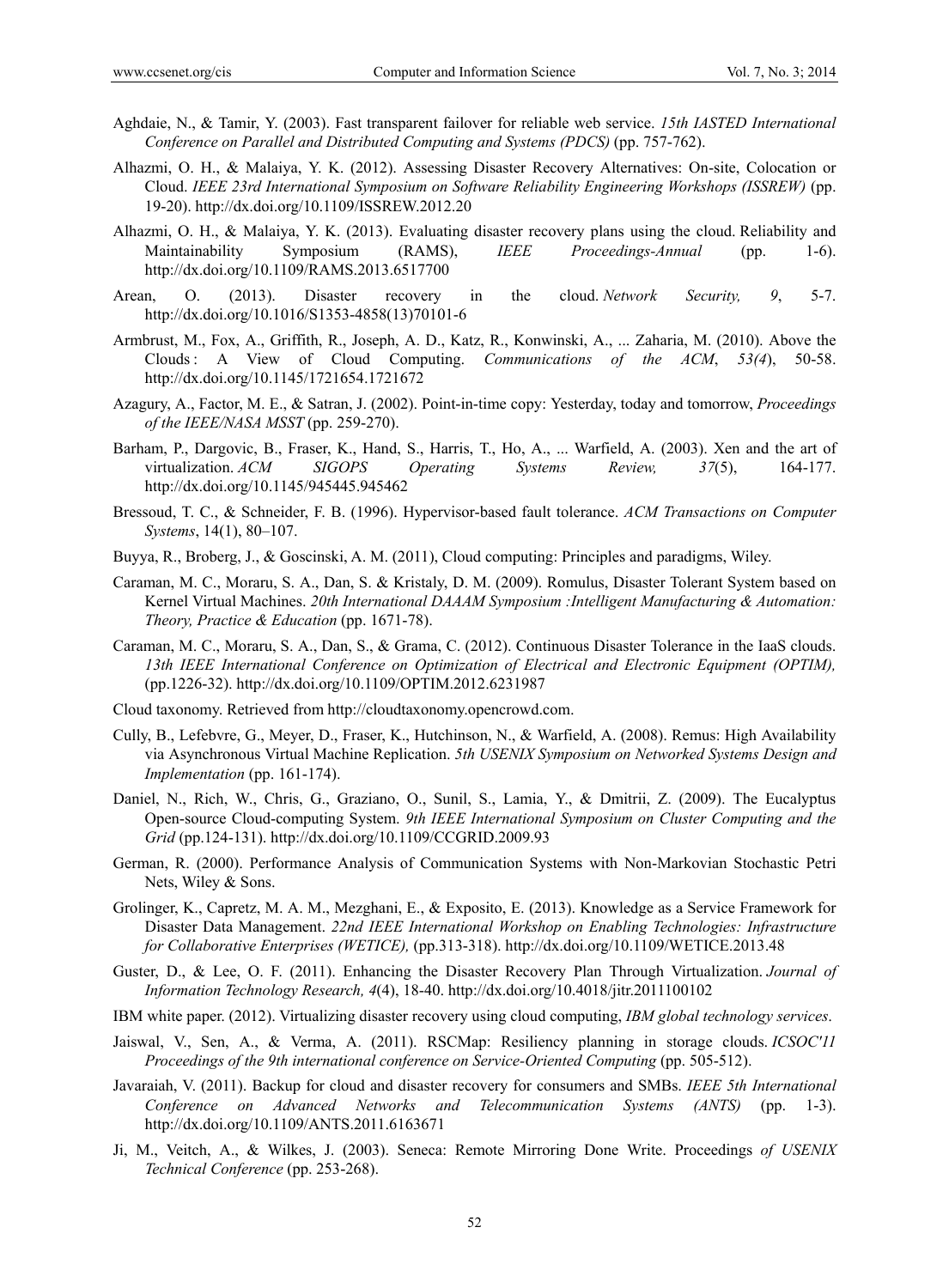- Jian-hua, Z., & Nan, Z. (2011). Cloud Computing-based Data Storage and Disaster Recovery. *IEEE International Conference on Future Computer Science and Education (ICFCSE),* (pp. 629-632). http://dx.doi.org/10.1109/ICFCSE.2011.157
- Kashiwazaki, H. (2012). Practical uses of cloud computing services in a Japanese university of the arts against aftermath of the 2011 Tohoku earthquake. *Proceedings of the ACM SIGUCCS 40th annual conference on Special interest group on university and college computing services* (pp. 49-52).
- Khan, J. I., & Tahboub, O. Y. (2011). Peer-to-Peer Enterprise Data Backup over a Ren Cloud. *IEEE 8th International Conference on Information Technology: New Generations (ITNG)* (pp. 959-964). http://dx.doi.org/10.1109/ITNG.2011.164
- Kivity, A., Kamay, Y., Laor, D., Lublin, U., & Liguori, A. (2007). kvm: the Linux Virtual Machine Monitor. *Proceedings of the Linux Symposium* (pp. 225-230).
- Liu, F., Tong, J., Mao, J., Bohn, R., Messina, J., Badger, L., & Leaf, D. (2011). NIST Cloud Computing Reference Architecture. *NIST Special Publication* (pp.500-292).
- Lwin, T. T., & Thein, T. (2009). High Availability Cluster System for Local Disaster Recovery with Markov Modeling Approach. *International Jounal of Computer Science Issues, 6*(2), 25-32. http://arxiv.org>CS>arx17:0912.1835
- Mell, P., & Grance, T. (2011). The NIST Definition of Cloud Computing, NIST Special Publication, Special publication 800-145. http://csrc.nist.gov/publications/nistpubs/800-145/SP800-145.pdf.
- Nakajima, Y., Masutani, H., Shen, W., & Tanaka, H. (2013). design and implementation of virtualized ict resource management system for carrier network services toward cloud computing era. *ITU Kaleidoscope: Building Sustainable Communities (K-2013*) (pp.1-8).
- Nayak, T., Routray, R., Singh, A., Uttamchandani, S., & Verma, A. (2010). End-to-end Disaster Recovery Planning: From Art to Science. *IEEE Network Operations and Management Symposium* (pp. 357-364). http://dx.doi.org/10.1109/NOMS.2010.5488491
- Patil, S. R., Shiraguppi, R. M., Jain, B. P., & Eda, S. (2012). Methodology for Usage of Emerging Disk to Ameliorate Hybrid Storage Clouds. *IEEE International Conference on Cloud Computing in Emerging Markets (CCEM)* (pp.1-5). http://dx.doi.org/10.1109/CCEM.2012.6354615
- Patterson, D. A., Gibson, G., & Katz, R. H. (1988). A Case for Redundant Arrays of Inexpensive Disks (RAID). *International Conference of Management of Data (SIGMOD)* (pp.109-116).
- Pokharel, M., Lee, S., & Park, J. S. (2010). Disaster Recovery for System Architecture using Cloud Computing. *10th IEEE/IPSJ International Symposium on Applications and the Internet (SAINT)* (pp. 304-307).
- Prakash, S., Mody, S., Wahab, A., Swaminathan S., & Ramani (2012). Disaster recovery services in the cloud for SMEs. *IEEE International Conference on Cloud Computing Technologies, Applications and Management (ICCCTAM)* (pp. 139-144). http://dx.doi.org/10.1109/ICCCTAM.2012.6488087
- Rajagopalan, S., Cully, B., Connor, R. O., & Warfield, A. (2012). SecondSite: disaster tolerance as a service. *ACM SIGPLAN Notices, 47*(7), 97-107. http://dx.doi.org/10.1145/2365864.2151039.
- Reid, S., Kicker, H., Matzke, P., Bartels, A., & Lisserman, M. (2011). Sizing the cloud. Technical report. Retrieved from http://www.forrester.com-/E-/Sizing+The+Cloud/fulltext/RES58161objectid=RES58161
- Reisner, P., & Ellenberg, L. (2005). Replicated storage with shared disk semantics. *12th International Linux System Technology Conference* (pp. 1-11).
- Rudolph, C. G. (1990). Business Continuation Planning/Disaster Recovery: a Marketing Perspective. *IEEE Communications Magazine, 28*(6), 25-28.
- Salapura, V. (2012). Cloud computing: Virtualization and resiliency for data center computing. *IEEE 30th International Conference on Computer Design (ICCD)* (pp. 1-2). http://dx.doi.org/10.1109/ICCD.2012.6378606
- Schram, A., & Anderson, K.M. (2012). MySQL to NoSQL: Data Modeling Challenges in Supporting Scalability. *3rd Conference on Systems, Programming, and Applications: Software for Humanity* (pp.191- 202).
- Silva, B., Maciel, P., Tavares, E., & Zimmermann, A. (2013). Dependability models for designing disaster tolerant cloud computing systems. *43rd Annual IEEE/IFIP International Conference on Dependable Systems and Networks (DSN)* (pp.1-6). http://dx.doi.org/10.1109/DSN.2013.6575323